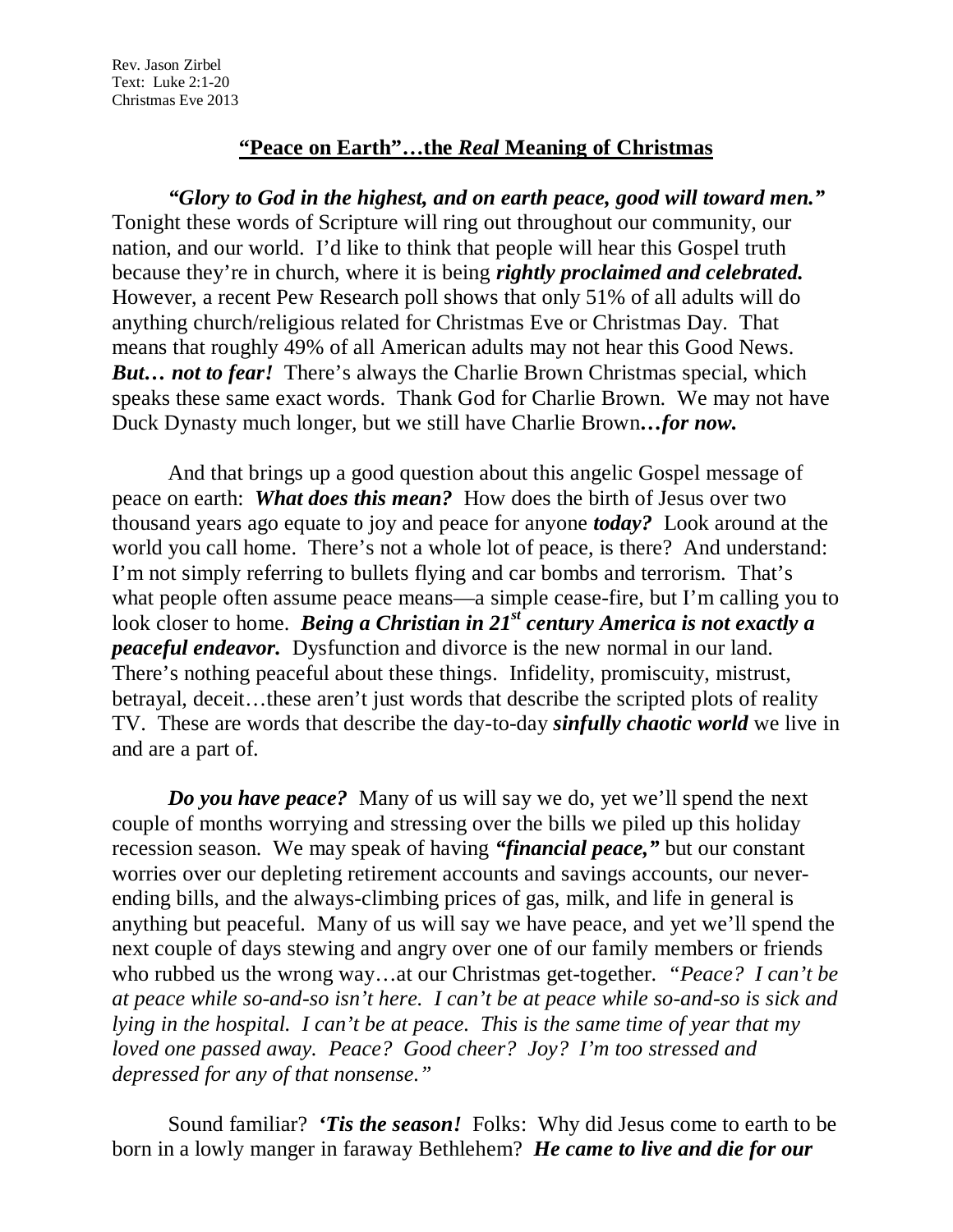*sins.* **That's it!** That's the **whole** reason for the season, to use a popular cliché. He didn't come to make you independently wealthy or popular or carefree. Jesus came here specifically to pay for each and every one of our sins. In Christ, God was physically doing something about sin. He was breaking into this fallen and sinful world and saving us from the bonds of sin, death, and the devil, using His own Son as the ransom payment. Look into that manger through your eyes of faith, if you can, and you will see a tiny little baby staring up at you. *That's God's unconditional gift of love in the flesh! That's God's plan of salvation for you!* 

And that's just it. God's unconditional gift and plan doesn't *end* with just a tiny little baby in a manger, does it? God's gift of love in that manger has a very specific purpose and mission. *God's love in the flesh necessarily moves from the nativity to Calvary.* His gift of love ultimately looks like a beaten and bloodied man hanging lifeless from a cursed cross. My friends: Our salvation begins at the manger, but this cross is where we are *ultimately saved! "It is finished"* were Jesus' last words of victory, spoken from the cross, not His first words spoken from the cradle. This cross of Jesus Christ *IS* God's gift of love for us! This is the very definition of true joy, cheer, and peace that surpasses all human understanding.

So…that brings us to another good question before we close: *What if…?* What if you are struggling with the pains of family dysfunction or divorce? Can you still have the peace of Christ? What if your loved one has bailed on you once again and not come out to worship their Lord and Savior, even though you raised them with worship of Christ at the center of the Christmas season? Can you still have the full peace of Christ in your life? *What if you are struggling with bills, with sickness, with depression, with all of the above, and perhaps even more?*  Can you still have and know the peace that angels proclaimed two-thousand years ago and we still proclaim tonight?

My fellow beloved children of God: This is our celebration this evening! Regardless of whatever the world, the devil, and our fallen flesh may throw at us, we still have the peace of Christ Jesus; the complete forgiveness of all sin and the free gift of eternal salvation. *None of our chaotic sinful realities changes what God did for us and is still doing for us in the person of Jesus Christ.* That's what makes our celebration so different. We celebrate peace, not as an **absence** of all trial and tribulation, but in the *midst* of trial and tribulation, celebrating the fact that we belong to Christ and nothing can ever take that away from us. We don't just celebrate the fact that a cute and cuddly little baby was born so long ago in a manger far, far away, as wonderful as that is, but we celebrate and honor the fact that Almighty God Himself came down from Heaven and took on our flesh so that our flesh, *God's creation*, may be *redeemed and restored* to a right and holy relationship with Him. God's almighty and eternal plan of salvation for us